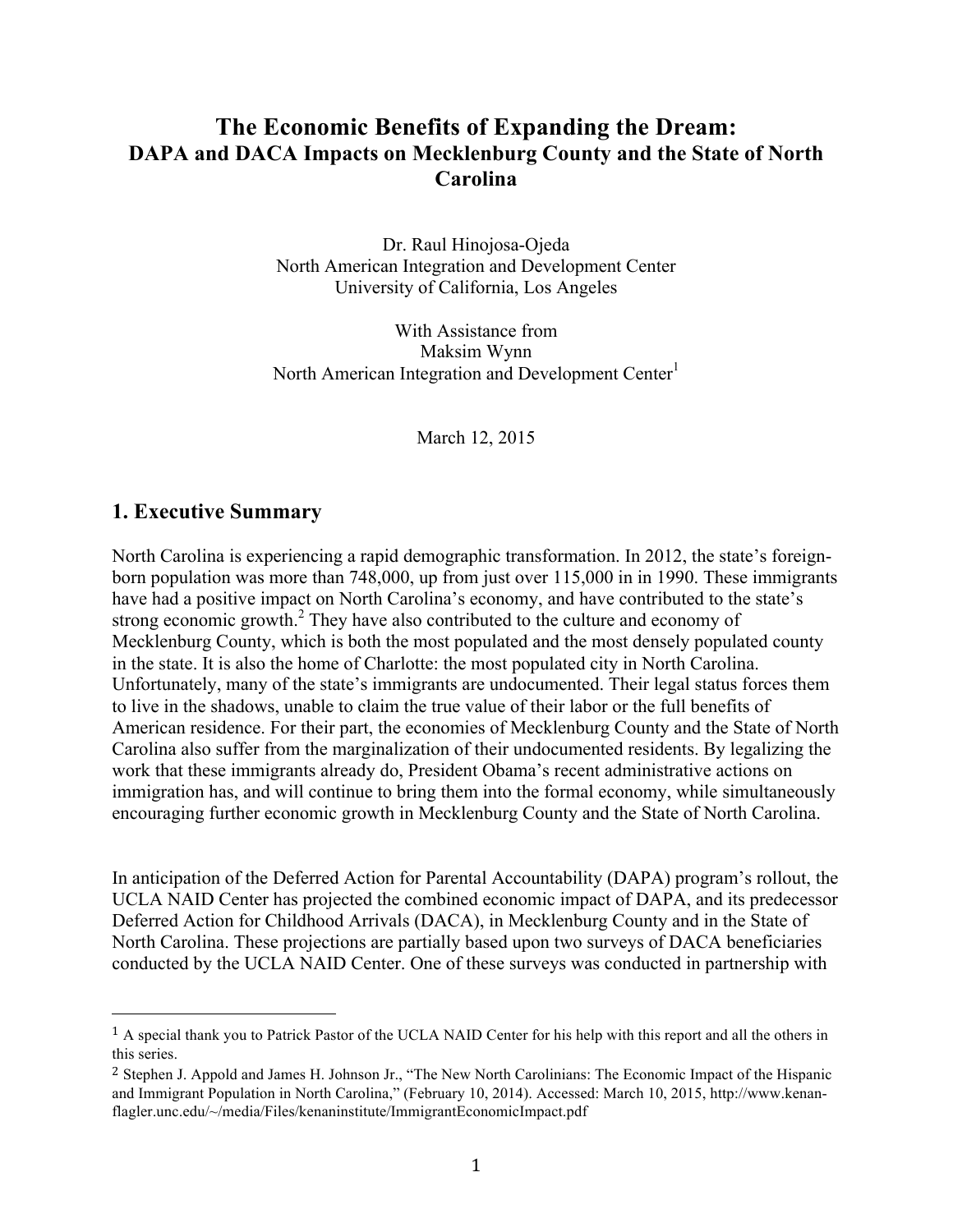the Coalition for Humane Immigrant Rights of Los Angeles (CHIRLA), while the other was conducted completely in-house. The key findings of our analyses are as follows:

- 1. 155,000 undocumented immigrants will be eligible for either DACA or DAPA in the State of North Carolina, while 19,000 will be eligible in Mecklenburg County.<sup>3</sup>
- 2. At full enrollment, the collective wages of these immigrants would grow by \$66.6 million in Mecklenburg County and almost \$543 million statewide. Legalizing the work these immigrants do would formalize the value they already add to the economy: more than \$1 billion in GDP in Mecklenburg County and nearly \$8.2 billion in the State of North Carolina.
- 3. The wage growth of undocumented DACA and DAPA beneficiaries in North Carolina would generate more than \$372 million in total new tax revenue (personal, sales and business). DACA and DAPA related wage growth in Mecklenburg County would generate more than \$45 million in new tax revenue (personal, sales and business).
- 4. This wage growth jobs in North Carolina would support the creation of more than 12,700 jobs (including direct, indirect and induced employment). This wage growth in Mecklenburg County would support the creation of 1,560 new jobs.

This report is the eighth in a series of reports whose releases are timed to coincide with the White House's "States in the DACA/DAPA Spotlight" campaign, which will continue over the next four months in key states across the country.<sup>4</sup> The UCLA NAID Center is releasing reports on all these key states in order to better inform local leaders and the general public on the significant economic benefits of fully implementing Presidents Obama's DAPA/DACA Executive Actions. These reports will also combat the ill-informed legal and policy challenges to these much needed initiatives through the provision of solid economic evidence.

## **2. The Economic Impact of DAPA and DACA**

On November 20th, 2014, the Obama Administration took executive action on immigration reform and initiated the DAPA program. The administration's bold action ignited a firestorm of partisan sniping. Republican's in congress have proposed repealing the temporary legal status offered by DACA and DAPA, and have threatened to withhold the Department of Homeland Security's funding.<sup>5</sup> Meanwhile, a coalition of Republican governors, led by the governor-elect of Texas and current state Attorney General, Greg Abbot filed a lawsuit seeking to block the

<sup>&</sup>lt;sup>3</sup> Migration Policy Institute (MPI) Data Hub, "Unauthorized Immigrant Population Profiles," accessed February 10, 2015, http://www.migrationpolicy.org/programs/us-immigration-policy-program-data-hub/unauthorized-immigrantpopulation-profiles.

<sup>4</sup> Read the rest of the reports here: http://www.naid.ucla.edu/publications

<sup>5</sup> Ed O'Keefe, "House votes to block Obama's immigration actions – but exposes new GOP Divisions" *The Washington Post: Post Politics blog, January 14<sup>th</sup>, 2015, accessed January 19<sup>th</sup>, 2015,* http://www.washingtonpost.com/blogs/post-politics/wp/2015/01/14/house-votes-to-block-obamas-immigrationactions-but-exposes-new-gop-divisions/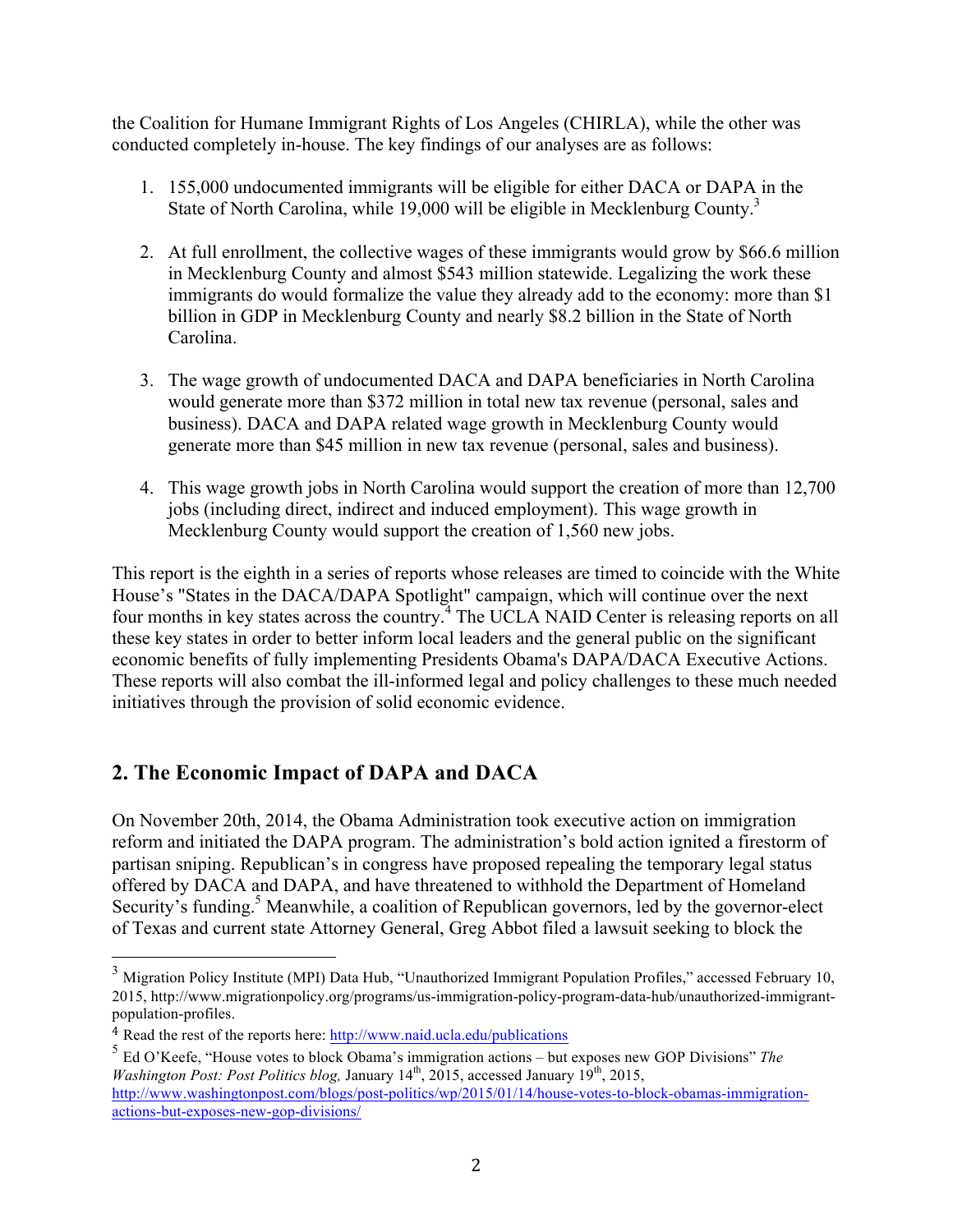implementation of DAPA. Abbott claimed that DAPA's predecessor; DACA, has harmed the State of Texas' economy, and that this provides his suit with legal standing.<sup>6</sup> In Texas, these claims are demonstrably false at the state and local level.<sup>7</sup> As our weekly reports show, these claims are equally false in other states and at the national level.

| Valued Added and Taxes Paid by and Labor Income of the Undocumented Population |                           |                       |                      |
|--------------------------------------------------------------------------------|---------------------------|-----------------------|----------------------|
|                                                                                | <b>Macklenburg County</b> | <b>North Carolina</b> | <b>United States</b> |
| <b>All Undocumented</b>                                                        |                           |                       |                      |
| Population (Over 16 Years Old)                                                 | 36,000                    | 324,000               | 10,513,000           |
| Value Added (Millions)                                                         | \$1,902                   | \$17,120              | \$555,507            |
| <b>Taxes Paid (Millions)</b>                                                   | \$346                     | \$3,110               | \$100,901            |
| Labor Income (Millions)                                                        | \$1,100                   | \$9,896               | \$321,103            |
| <b>DAPA and DACA Combined</b>                                                  |                           |                       |                      |
| <b>Potentially Eligible Population</b>                                         | 19,000                    | 155,000               | 5,201,000            |
| Value Added (Millions)                                                         | \$1,004                   | \$8,190               | \$274,821            |
| Taxes Paid (Millions)                                                          | \$182                     | \$1,488               | \$49,918             |
| Labor Income (Millions)                                                        | \$580                     | \$4,734               | \$158,857            |

#### **Table 1**

Source: Analysis by the UCLA NAID Center based on data from MPI's "Unauthorized Immigrant Population Profiles."

See earlier NAID Center Report on DACA and DAPA in Texas: http://www.naid.ucla.edu/uploads/4/2/1/9/4219226/tx\_final\_v1.pdf

 $^6$  Meet the Press, "Meet the Press Transcript – December  $7^{\text{th}}$ , 2014" *NBC News*, Accessed January 19<sup>th</sup>, 2015, http://www.nbcnews.com/meet-the-press/meet-press-transcript-december-7-2014-n263416

 $<sup>7</sup>$  The core "evidence" that gives Texas standing in the state's legal challenge of DAPA/DACA is that: "Under</sup> current Texas law, applicants pay \$24.00 to obtain a driver's license, leaving any remaining costs to be absorbed by the state. See Tex. Transp. Code Ann. § 521.421. If the majority of DAPA beneficiaries currently residing in Texas apply for a driver's license, it will cost the state \$198.73 to process and issue each license, for a net loss of \$174.73 per license." (For a total of \$65 million if a majority applied for a three year license) The state is arguing that this cost constitutes "irreparable" harm, and that this harm is sufficient to provide their suit with legal standing.

UCLA NAID Center research reveals that this "cost" is very small compared to the taxes that potential DACA and DAPA beneficiaries pay now, and will continue to pay under the expanded executive action. If all 743,000 potential DACA and DAPA beneficiaries were to enroll in the programs, Texas' sales tax revenue alone would grow by \$600 million per year on top of the \$6 billion these beneficiaries already generate annually. Total tax revenue generated by potential DACA/DAPA beneficiaries in Texas would grow \$1.7 billion per year, on top of \$17 billion in total taxes already generated by their employment.

Download the ruling of US District Judge Andrew Hanen in the case brought by the State of Texas: http://www.txs.uscourts.gov/notablecases/1-14-cv-254\_145X20977588\_0.pdf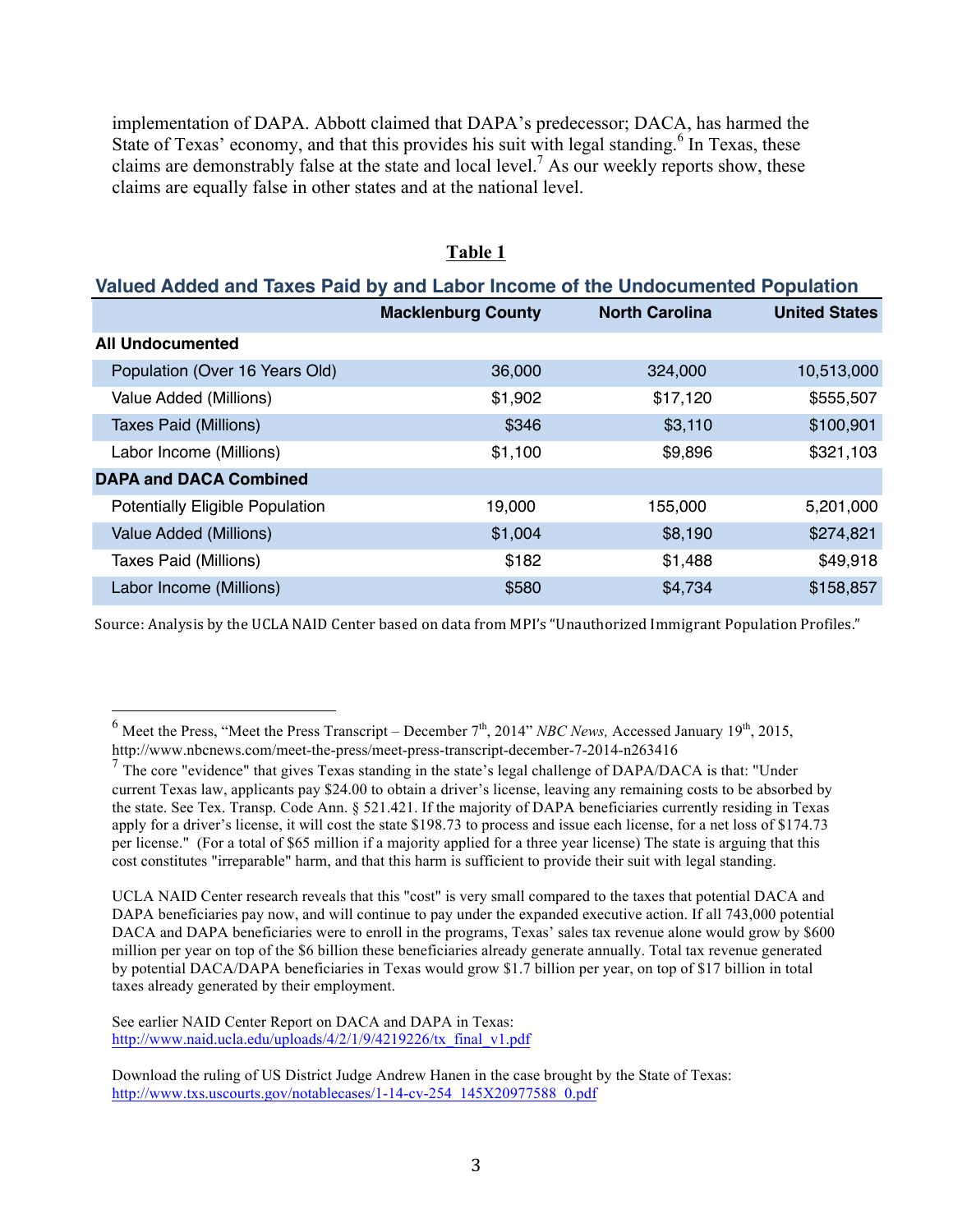The work that undocumented immigrants do contributes significantly to the economies of their county, their state and the nation as a whole. Undocumented but employed immigrants in Mecklenburg County contribute \$1.9 billion dollars to the GDP. Undocumented but employed immigrants in the State of North Carolina contribute \$17.1 billion, and nationwide undocumented but employed immigrants contribute more than \$555.5 billion.<sup>8</sup>

Despite their legal status, undocumented immigrants also pay a significant amount of local, state and federal taxes. Working age but undocumented immigrants in Mecklenburg County contribute more than \$346 million in personal, sales and business taxes, while undocumented immigrants in North Carolina contribute nearly \$3.1 billion. Nationwide, undocumented immigrants contribute \$100.9 billion in personal, business and sales taxes.<sup>9</sup>

Undocumented immigrants also have high rates of employment. Nationwide 65% of workingage undocumented immigrants are currently employed.<sup>10</sup> In comparison, just 57.6% of the total working-age US population is currently employed.<sup> $11$ </sup> Undocumented immigrants generally work in low-skill positions, yet they still earn a significant amount of total labor income. Undocumented but employed immigrants in Mecklenburg County collectively earn \$1.1 billion dollars in wages each year. Undocumented but employed immigrants in North Carolina earn \$9.8 billion dollars, and nationwide undocumented but employed immigrants earn more than \$321.1 billion $12$ 

Nationwide, more than 5.2 million undocumented immigrants are eligible for either DACA or DAPA. 155,000 of these immigrants live in North Carolina, 19,000 of whom live in Macklenburg County.<sup>13</sup> Nationally, immigrants who are eligible for either DACA or DAPA add more than \$274.8 billion dollars to the economy. More than \$8.1 billion of this comes from immigrants living in North Carolina, and more than one billion dollars of that comes from DAPA or DACA eligible Mecklenburg County residents.

Nationwide, immigrants who are eligible for either DACA or DAPA pay more than \$49.9 billion dollars in personal, sales and business taxes a year. More than \$1.4 billion of that comes from undocumented immigrants living in North Carolina, of which \$182 million comes from DAPA or DACA eligible residents in Mecklenburg County.

 <sup>8</sup> For more information on how GDP was calculated see: Raul Hinojosa-Ojeda with Maksim Wynn, *From the Shadows to the Mainstream: Estimating the Economic Impact of Presidential Administrative Action and Comprehensive Immigration Reform*(Los Angeles, CA: North American Integration and Development Center, University of California Los Angeles, November 2014).

**<sup>9</sup>** Calculations based on Raul Hinojosa-Ojeda and Marshall Fitz, "Revitalizing the Golden State: What Legalization over Deportation Could Mean to California and Los Angeles County" (Center for American Progress and Immigration Policy Center, 2011). They have been updated to reflect current population estimates.

<sup>10</sup> MPI, "Population Profiles."

<sup>11</sup> United States Census Bureau / American FactFinder, "DP03: Selected Economic Characteristics." *2013 American Community Survey 5 Year Estimates*. Web. Accessed 16 February 2015, http://factfinder2.census.gov.<br><sup>12</sup> Calculations based on Hinojosa-Ojeda and Fitz, "Revitalizing the Golden State." Updated to reflect current

population and employment estimates.

<sup>13</sup> MPI, "Population Profiles."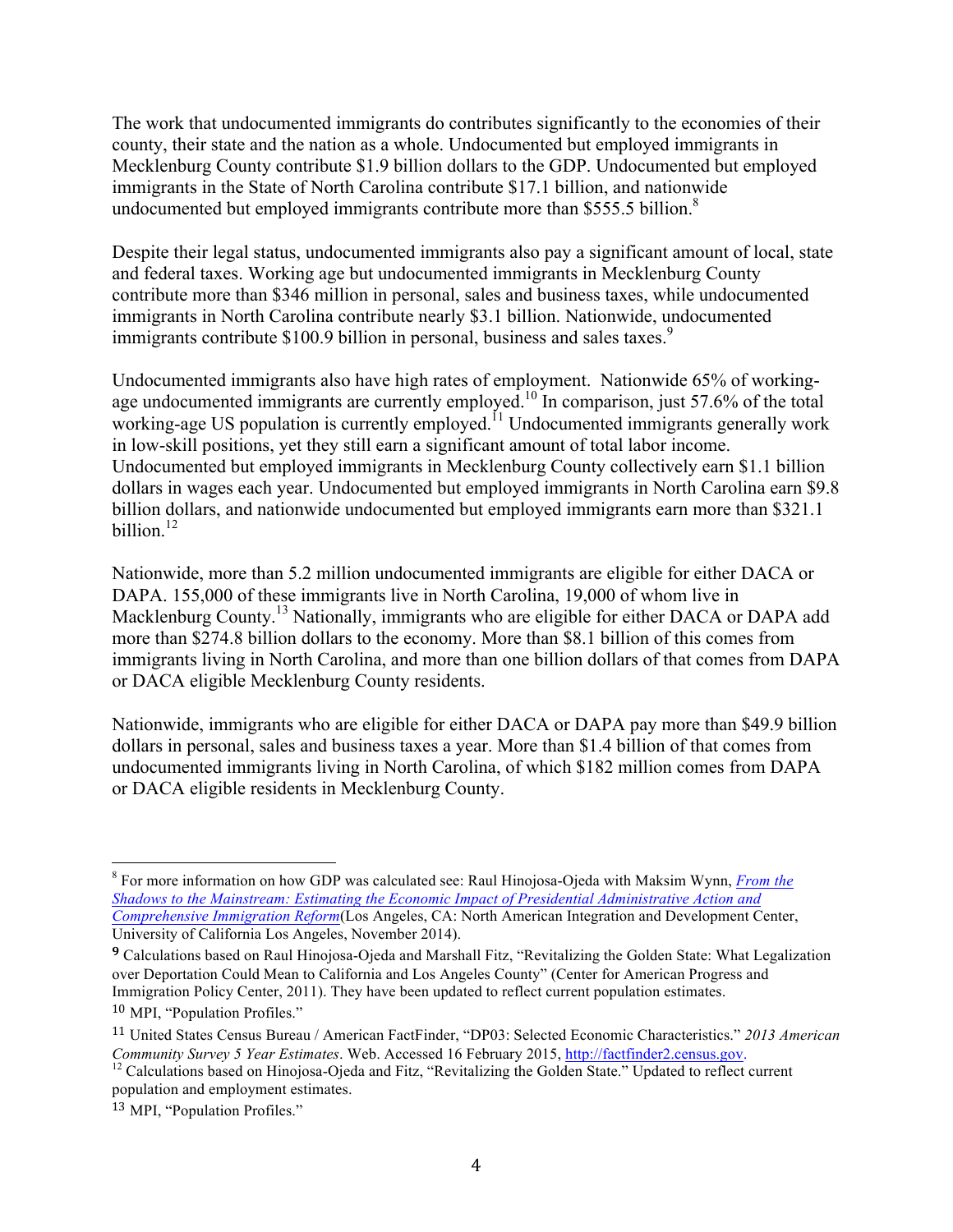In Mecklenburg County, DACA and DAPA eligible immigrants collectively earn nearly \$580 million a year. In North Carolina, DACA and DAPA eligible immigrants collectively earn more than \$4.7 billion a year, while nationwide DACA and DAPA eligible immigrants earn more than \$158.8 billion.

| Н<br>11<br>н<br>н |  |
|-------------------|--|
|                   |  |

# **Economic Impact of DACA and DAPA**

|                                            | <b>North Carolina</b> |
|--------------------------------------------|-----------------------|
| <b>Potentially Eligible Applicants</b>     | 155,000               |
| Labor Income Increase (Millions \$)        | \$543                 |
| Total New Tax Revenue (Millions \$)        | \$372                 |
| <b>Personal Taxes</b>                      | \$89                  |
| <b>Business Taxes</b>                      | \$158                 |
| <b>Sales Taxes</b>                         | \$126                 |
| <b>Total Employment Growth (Thousands)</b> | 12 7                  |
| <b>Direct Employment Gain</b>              | 7.0                   |
| <b>Indirect Employment Gain</b>            | 2.6                   |
| <b>Induced Employment Gain</b>             | 3.1                   |

Source: Analysis by the UCLA NAID Center based on data from MPI's "Unauthorized Immigrant Population Profiles."

Administrative action in North Carolina has had, and will continue to have, a positive affect on the state's economy. There are 354,000 undocumented immigrants in North Carolina, of which 155,000 will be eligible for either DACA or DAPA.<sup>14</sup> At full enrollment these programs will impact the state economy in the following ways:

- DACA and DAPA beneficiaries will experience collective wage growth of just under \$543 million.
- This wage growth would bring in more than \$372 million dollars in new business, personal and sales tax revenue.
- These increased earnings would also directly generate more than 7,000 new jobs.
- The resulting increase in indirect employment---which is a change in employment in one industry being caused by a change in another, as a result of interaction between the two-- would account for more than 2,500 new jobs.
- Induced employment---which is a change in employment based on changes in household spending---would increase by more than 3,100 jobs.

<sup>&</sup>lt;sup>14</sup> MPI. "Population Profiles."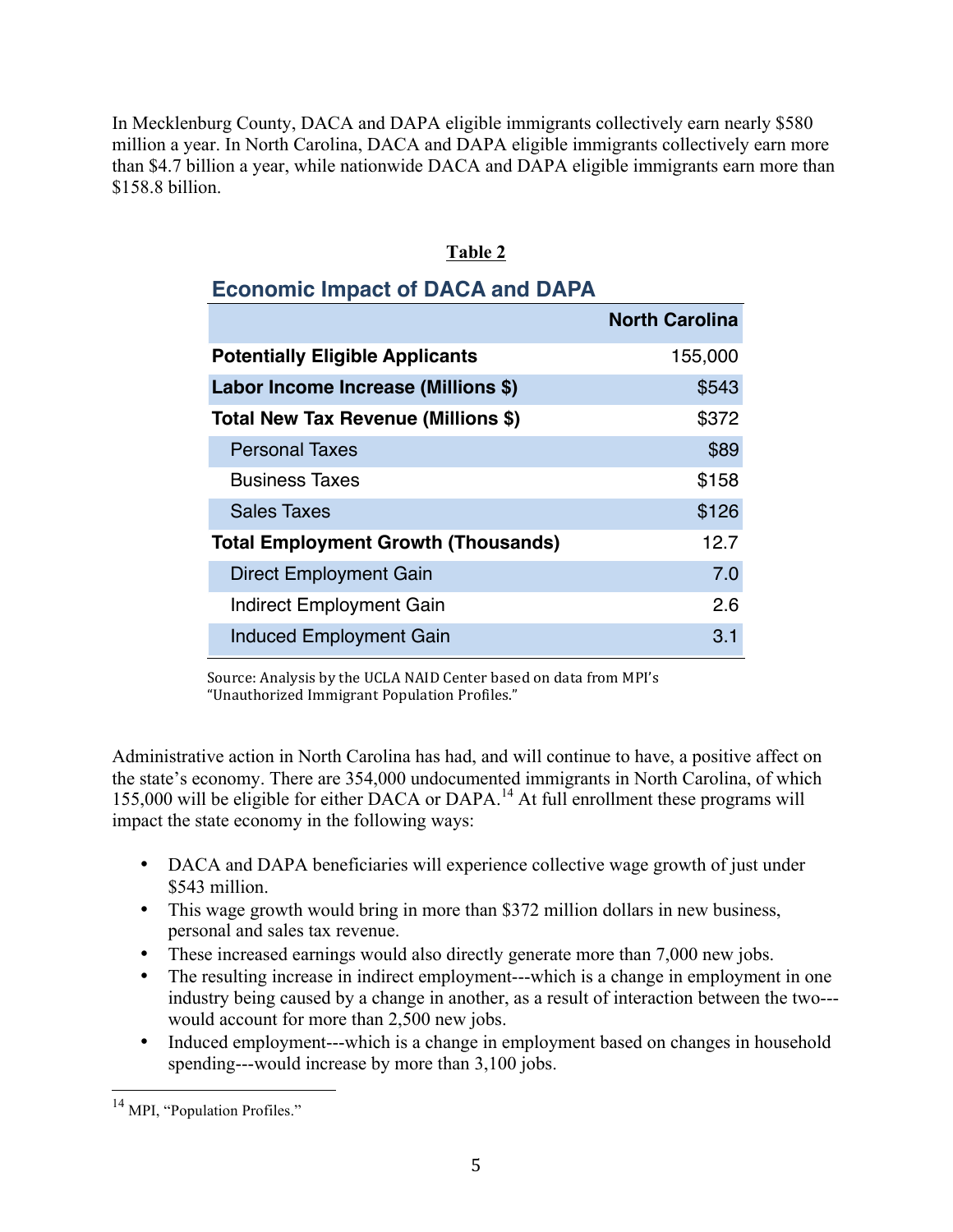• In all we estimate that the increase in labor income would generate more than 12,700 new jobs.

#### **Table 3**

### **Economic Impact of DACA and DAPA**

|                                            | <b>Mecklenburg County</b> |
|--------------------------------------------|---------------------------|
| <b>Potentially Eligible Applicants</b>     | 19,000                    |
| Labor Income Increase (Millions \$)        | 66.6                      |
| Total New Tax Revenue (Millions \$)        | 45.7                      |
| <b>Personal Taxes</b>                      | 10.9                      |
| <b>Business Taxes</b>                      | 19.4                      |
| <b>Sales Taxes</b>                         | 15.4                      |
| <b>Total Employment Growth (Thousands)</b> | 1.56                      |
| <b>Direct Employment Gain</b>              | 0.86                      |
| Indirect Employment Gain                   | 0.32                      |
| <b>Induced Employment Gain</b>             | 0.38                      |

Source: Analysis by the UCLA NAID Center based on data from MPI's "Unauthorized Immigrant Population Profiles."

There are roughly 49,000 undocumented immigrants in Mecklenburg County, of which 19,000 will be eligible for either DACA or DAPA. At full enrollment these programs will impact the county's economy in the following ways:

- DACA and DAPA beneficiaries will experience collective wage growth of more than \$66.6 million.
- This wage growth would bring in more than \$45.7 million dollars in new business, personal and sales tax revenue.
- These increased earnings would also directly generate more than eight hundred new jobs.
- It would also account for more than three hundred and twenty new indirect jobs.
- As well as three hundred and eighty new induced jobs.
- In all we estimate that the increase in labor income would generate more than 1,560 new jobs in Mecklenburg County.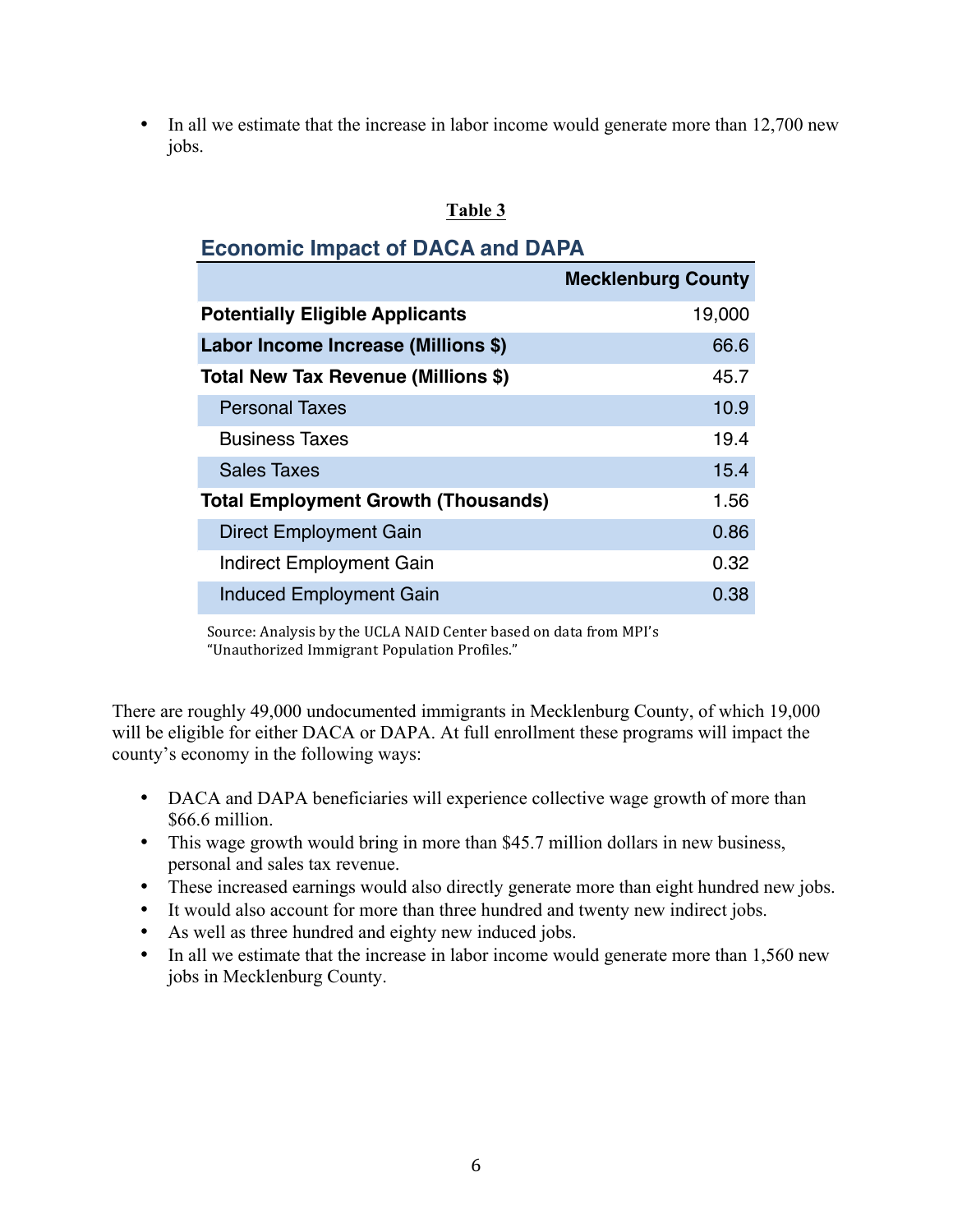#### **Table 4**

| лгэншэ шир<br>$\frac{1}{2}$                |                      |  |
|--------------------------------------------|----------------------|--|
|                                            | <b>United States</b> |  |
| <b>Potentially Eligible Applicants</b>     | 5,201,000            |  |
| Labor Income Increase (Millions \$)        | \$18,219             |  |
| Total New Tax Revenue (Millions \$)        | \$12,497             |  |
| <b>Personal Taxes</b>                      | \$2,970              |  |
| <b>Business Taxes</b>                      | \$5,313              |  |
| <b>Sales Taxes</b>                         | \$4,214              |  |
| <b>Total Employment Growth (Thousands)</b> | 427.6                |  |
| Direct Employment Gain                     | 236.1                |  |
| <b>Indirect Employment Gain</b>            | 86.6                 |  |
| <b>Induced Employment Gain</b>             | 104.9                |  |

### **Economic Impact of DACA and DAPA Nationally**

Source: Analysis by the UCLA NAID Center based on data from MPI's "Unauthorized Immigrant Population Profiles."

Nationally, the impacts of DACA and DAPA are striking. The 5.2 million potential applicants would experience a collective wage increase of over \$18.2 billion dollars, which would generate just under \$12.5 billion in new taxes and more than 427,000 new jobs.

## **3. The Economic Impact of DACA and DAPA by Country of Origin**

The cohort of undocumented immigrants who are eligible for either DACA or DAPA are not a monolith. They come from many different nations, each of which has a unique set of migratory patterns. The result is that while in most states and counties immigrants of Mexican origin constitute a plurality, each of these populations has a unique composition. Because of this, the economic impact of DACA and DAPA is dispersed among national communities differently in different places. For example, in the United States as whole, Mexican-born immigrants constitute 58% of the total undocumented population, while in Mecklenburg County they constitute only 45%, despite constituting a 65% share of North Carolina's total undocumented population.<sup>15</sup> It is important to accurately describe the national origin of the potentially eligible population in order to adequately prepare for the challenges posed by the DAPA rollout, and to predict the regional economic impact of DACA and DAPA.

 

<sup>15</sup> MPI, "Population Profiles."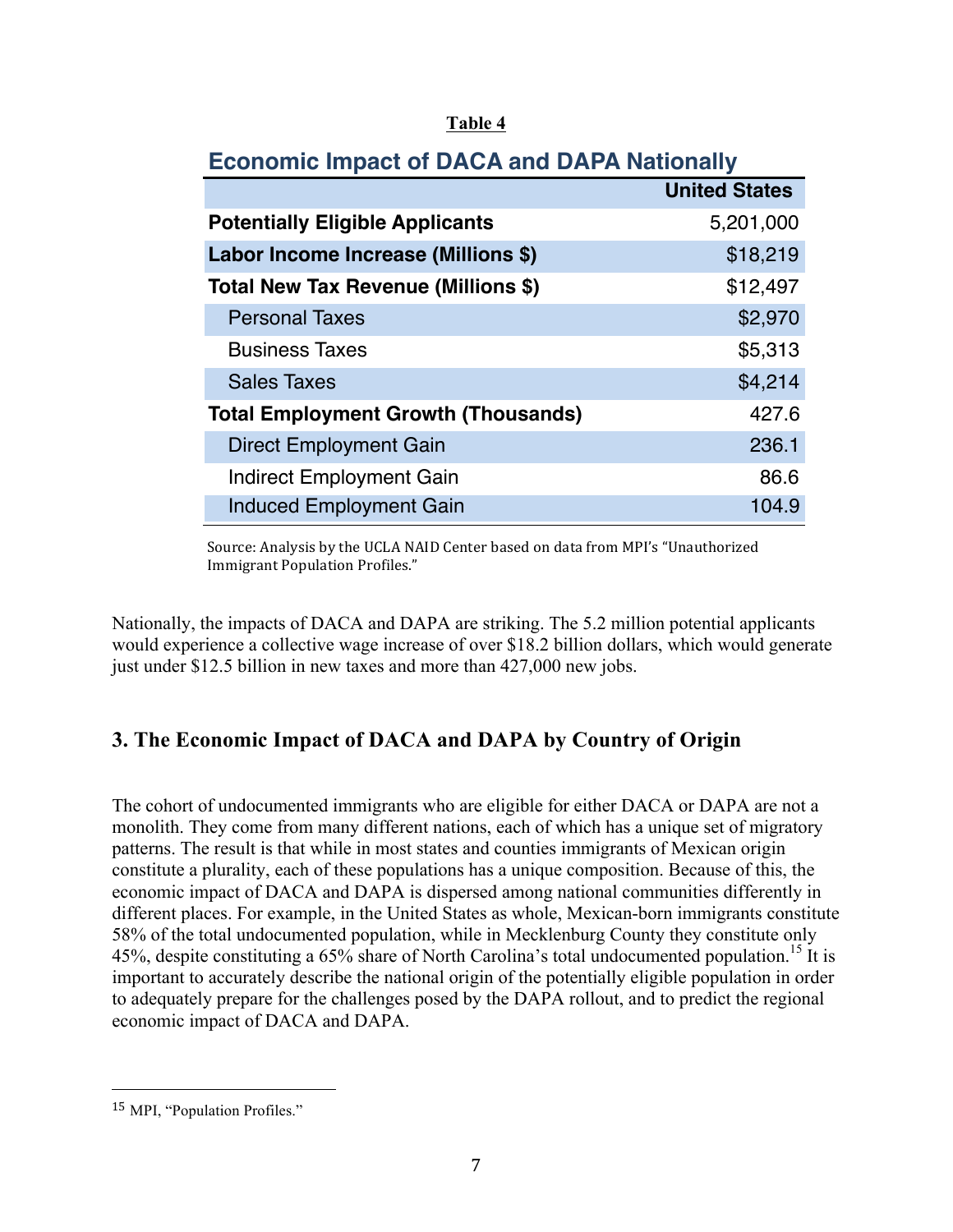|                                            | <b>Mecklenburg County</b> | <b>North Carolina</b> | <b>United States</b> |
|--------------------------------------------|---------------------------|-----------------------|----------------------|
| <b>Potentially Eligible Applicants</b>     | 8,531                     | 101,144               | 3,016,699            |
| Labor Income Increase (Millions \$)        | \$29.9                    | \$354.3               | \$10,567             |
| Total New Tax Revenue (Millions \$)        | \$20.5                    | \$243.0               | \$7,249              |
| <b>Personal Taxes</b>                      | \$4.9                     | \$57.8                | \$1,723              |
| <b>Business Taxes</b>                      | \$8.7                     | \$103.3               | \$3,082              |
| <b>Sales Taxes</b>                         | \$6.9                     | \$81.9                | \$2,444              |
| <b>Total Employment Growth (Thousands)</b> | 0.70                      | 8.31                  | 248.0                |
| <b>Direct Employment Gain</b>              | 0.39                      | 4.59                  | 136.9                |
| Indirect Employment Gain                   | 0.14                      | 1.68                  | 50.2                 |
| <b>Induced Employment Gain</b>             | 0.17                      | 2.04                  | 60.8                 |

#### **Table 5**

## **Economic Impact of DACA and DAPA for Mexicans**

Source: Analysis by the UCLA NAID Center based on data from MPI's "Unauthorized Immigrant Population Profiles."

More than 8,500 undocumented Mexicans will be eligible for either DACA or DAPA in Mecklenburg County, while more than 101,000 will be eligible statewide. In the US as a whole, more than 3,016,000 undocumented Mexicans will be eligible for one of the two programs. At full enrollment, this population would:

- Experience a collective labor income increase of \$29.9 million in Mecklenburg County, \$354 million in the State of North Carolina and \$10.5 billion nationwide.
- This wage growth in the Mecklenburg County will generate \$20.5 million in new personal, business and sales tax revenue, in North Carolina it will generate \$243 million and nationwide it will generate \$7.2 billion.
- This wage growth in the Mecklenburg County would also create 700 new direct, indirect and induced jobs, in North Carolina it would create more than 8,300 jobs, and nationwide it would create 248,000.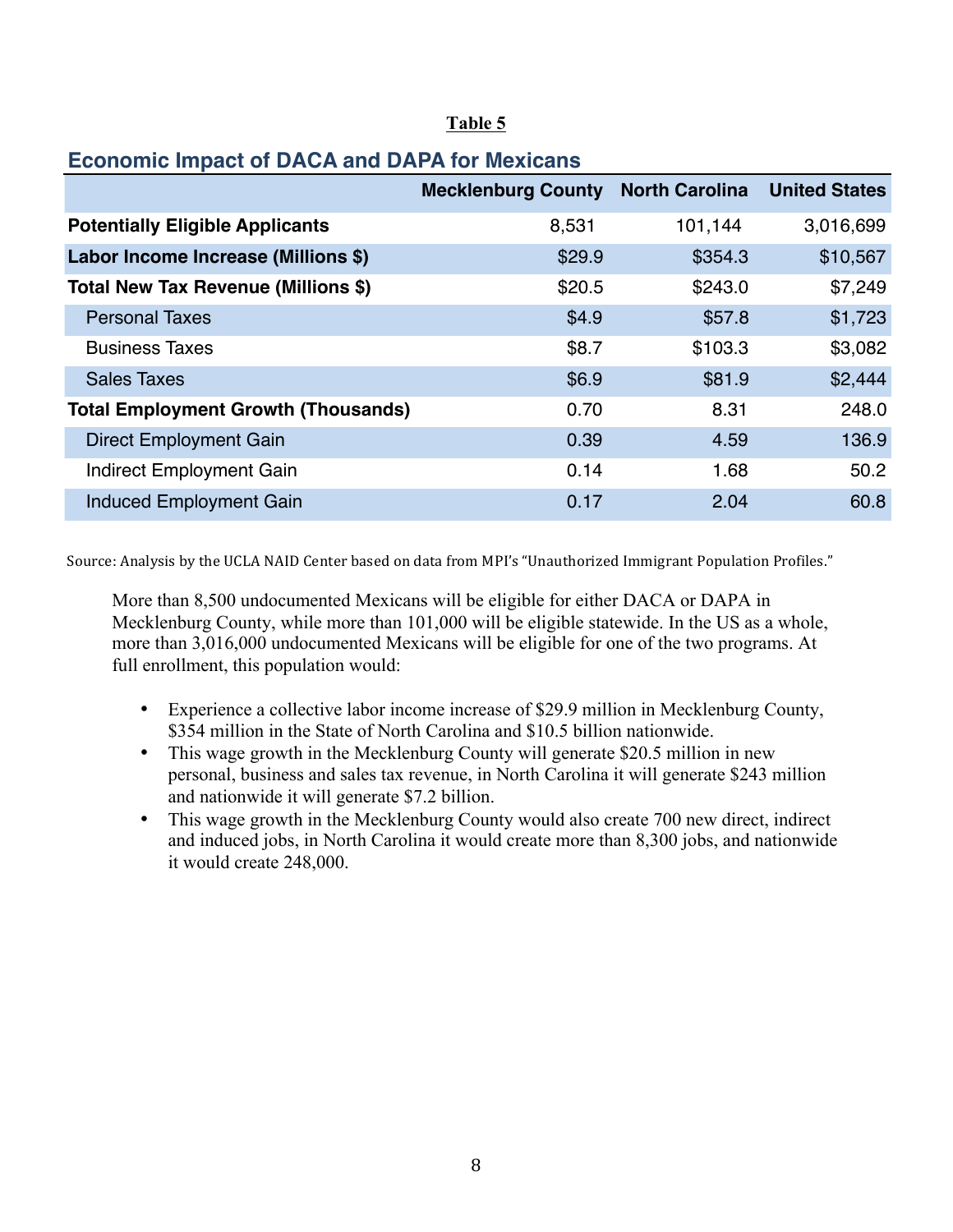### **4. Methodology**

Our projections for the economic impact of DACA and DAPA are based on a methodological tool known as input output modeling (IMPLAN).16 IMPLAN allows us to analyze the short-term impact of a labor market policy shift---such as the work permits granted by DACA and DAPA-- within the current structure of the economy. It therefor allows us to quantify the labor income, tax contributions and productivity of undocumented immigrants and to illustrate the economic impact of formalizing their role in the economy. In addition, we can map the relationship between variables and observe how a change in one variable affects the others.

As new data has become available, this aspect of the IMPLAN model has allowed us to fluidly adjust our projections in a couple of important ways:

- 1. The Migration Policy Institute (MPI) has recently published a detailed county-by-county and state-by-state profile of the undocumented population in the US. Included in this data set are their estimates of the DACA and DAPA eligible population for each of these geographic units. We have revised our economic impact projections based on these new population estimates.
- 2. Two recent surveys of DACA beneficiaries conducted by the NAID Center--one of which was conducted in collaboration with CHIRLA using application data from their DACA clinic---have presented new data on the wage impact of DACA in Los Angeles County. Using IMPLAN modeling we were able to observe how changes in predicted wage growth has impacted projected tax revenue and job creation.

Researchers at the NAID Center conducted these two surveys using a unique methodology for each. One was conducted in partnership with CHIRLA and used data collected by their DACA clinic. Staff and volunteers at CHIRLA assisted DACA beneficiaries with the renewal process and collected data from the I-821 and I-765 forms that they submitted to USCIS; the agency tasked with processing DACA applications. This data included renewal applicants' income before and after becoming DACA beneficiaries. Because this clinic is located in LA County the vast majority of respondents also resided in the county.

The NAID Center analyzed the wage information provided by 308 respondents, dividing this cohort into those that had reported an income before applying to DACA and those who had not. We then independently calculated the wage growth of the total cohort, as well as those who had an income before and after being granted DACA.

 <sup>16</sup> For more information on our methodology, specify as it relates to IMPLAN, see the NAID Center Report, *From the Shadows to the Mainstream: Estimating the Economic Impact of Presidential Administrative Action and Comprehensive Immigration Reform.* Download it here:

http://www.naid.ucla.edu/uploads/4/2/1/9/4219226/ucla\_naid\_center\_report\_estimating the economic impact of presidential administrative action and comprehensive immigration refor m.pdf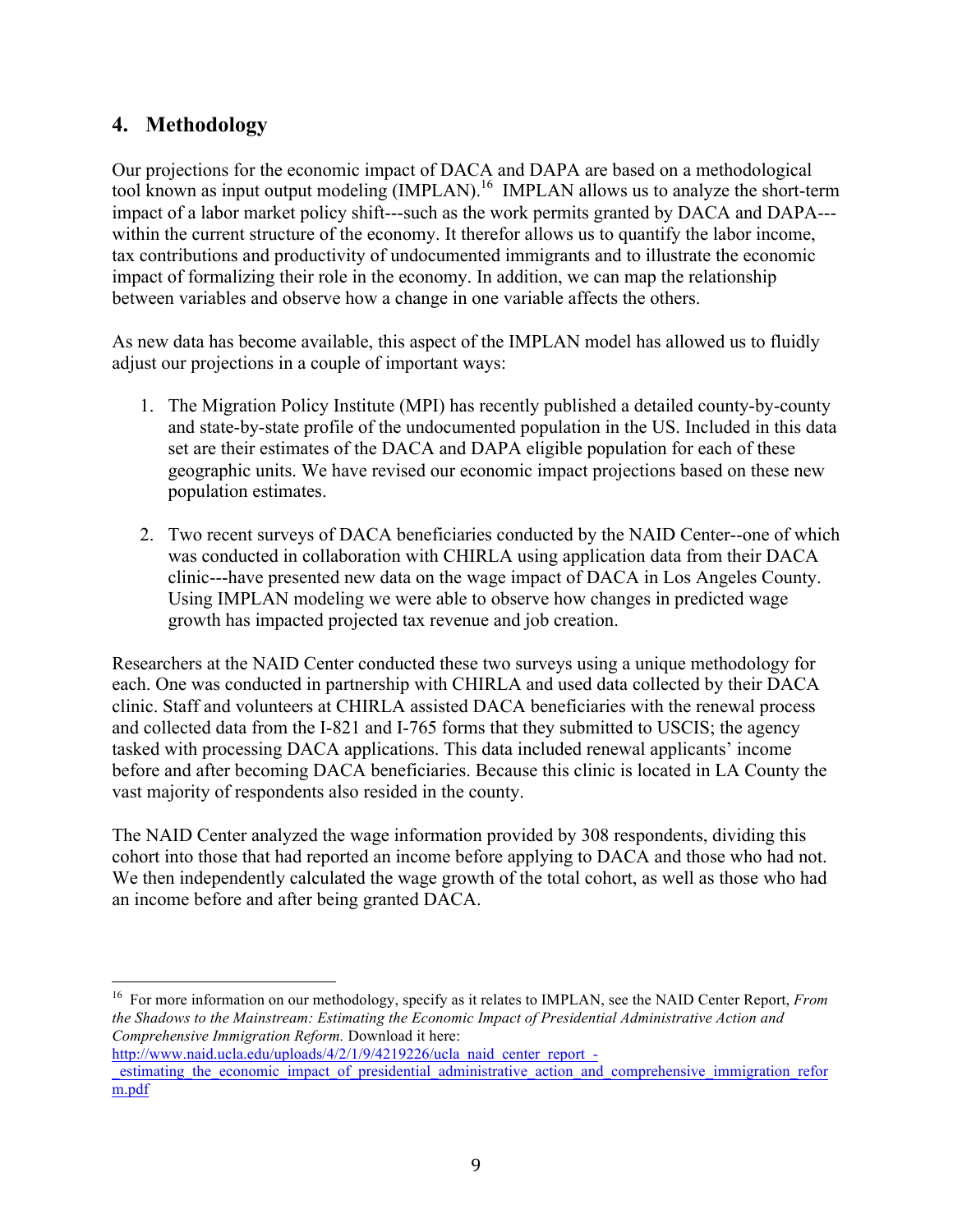The other survey conducted by the NAID center leveraged existing grassroots "DREAMER" networks in order to provide a nationwide snapshot of DACA beneficiaries. This survey was conducted online and quantified DACA's impact on respondents' finances, insurance coverage, employment, access to credit and education among other topics. In total, we polled 216 respondents. We again divided this cohort into those had employment before and after DACA, and those that did not, before calculating the wage growth of the total cohort as well as the cohort who were employed before and after becoming a DACA beneficiary.

The White House Council of Economic Advisors (CEA) has recently published their estimates for the economic effects of executive action on immigration.<sup>17</sup> Like the NAID Center's report on the same topic, $^{18}$  the CEA believes DAPA will have a positive macro-economic impact, as well as a positive affect on the wages of both foreign-born and native-born workers.

Both the NAID Center and CEA relied on the work of Kossoudji and Cobb-Clark who, by studying the impact of IRCA on its beneficiaries, estimate that those affected experience a six to ten percent increase in wages on average. The NAID Center report then projected how this wage growth influenced tax revenue and job creation (for more info see: *From the Shadows to the Mainstream*). However, the surveys conducted by the NAID center suggest that DACA has had a much stronger impact on wages than Kossoudji and Cobb-Clark had observed in IRCA's aftermath. This presents an important avenue for future research and suggests that both the CEA and NAID Center reports may have underestimated the potential economic impact of DACA and DAPA.

## **5. UCLA NAID Center Survey Results**

 

The results of our surveys have revealed a number of interesting trends regarding the impact of DACA on the finances of its beneficiaries.

1. In both surveys, the average wage growth reported by the cohort that had an income before and after DACA was near 75%. This is roughly ten times the wage growth that Kossoudji and Cobb-Clark had observed.<sup>19</sup>

<sup>17</sup> Executive Office of the President of the United States, Council of Economic Advisors, *The Economic Effects of Administrative Action on Immigration.* (Washington D.C.: 2014)

http://www.whitehouse.gov/sites/default/files/docs/cea\_2014\_economic\_effects\_of\_immigration\_executive\_action.p df (accessed January 19, 2013).

<sup>18</sup> Raul Hinojosa with Maksim Wynn, *From the Shadows to the Mainstream: Estimating the Economic Impact of Presidential Administrative Action and Comprehensive Immigration Reform,* (Los Angeles, CA: North American Integration and Development Center, UCLA, November, 2014)

http://www.naid.ucla.edu/uploads/4/2/1/9/4219226/ucla\_naid\_center\_report\_-

\_estimating\_the\_economic\_impact\_of\_presidential\_administrative\_action\_and\_comprehensive\_immigration\_refor m.pdf

<sup>19</sup> Sherrie A. Kossoudji and Deborah A. Cobb*‐*Clark, "Coming out of the Shadows: Learning about Legal Status and Wages from the Legalized Population," *Journal of Labor Economics* 20, no. 3 (July 2002): 598–628, doi:10.1086/339611.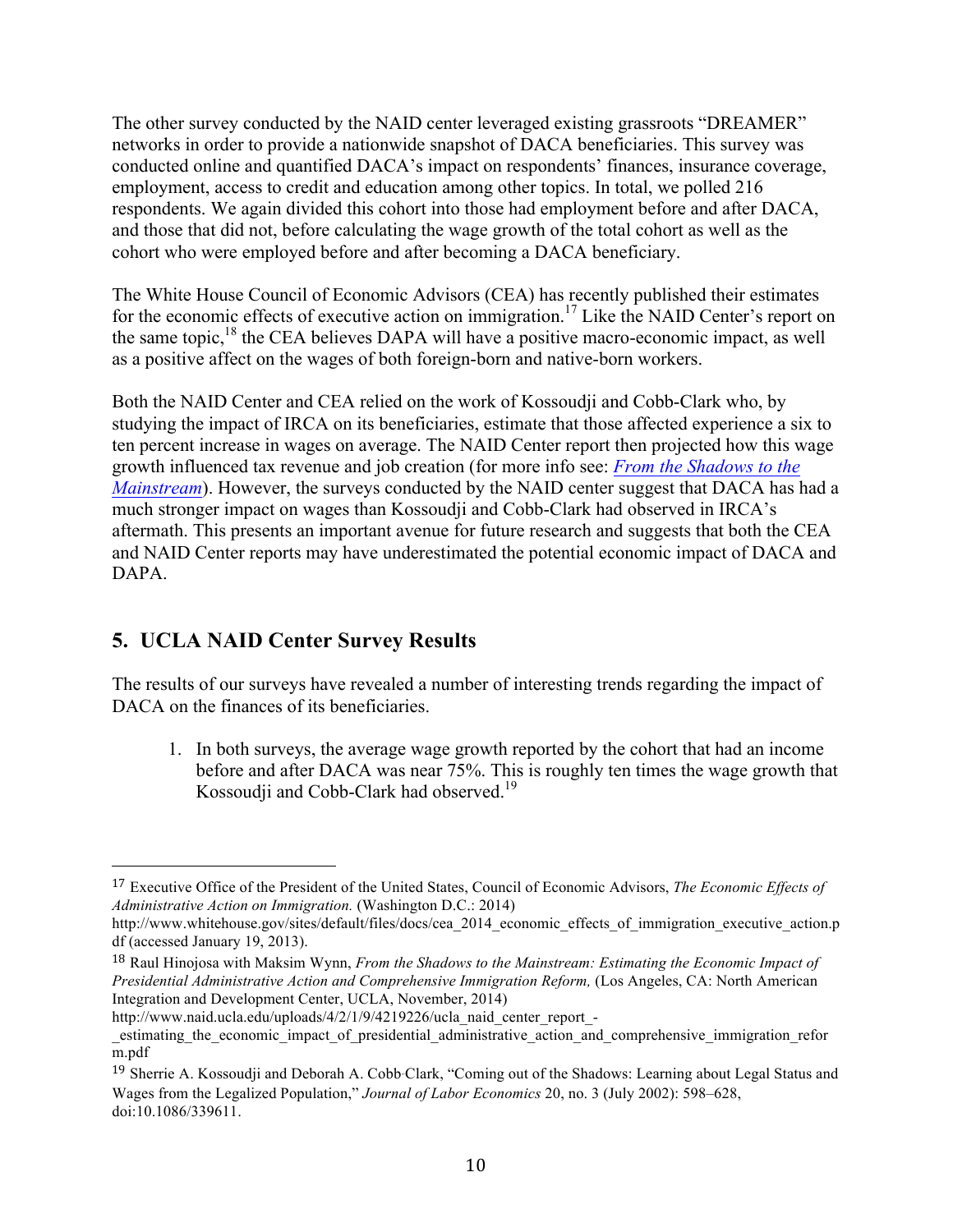- 2. In the CHIRLA/NAID survey, the cohort that had an income before and after DACA experienced almost the same average income growth as did the cohort comprised of all respondents: \$7,980 and \$7,949 respectively.
- 3. In the online NAID survey the wage growth of both cohorts was also just above 75%. The cohort with an income before and after DACA experienced an average wage growth of 76.6%, while all respondents experienced an average income increase of 82.6%.

#### **Table 8**

#### **The Impact of DACA on Beneficiaries' Income (NAID/CHIRLA)**

|                                   | <b>All Respondents</b> | <b>Only Respondents With Income Before</b><br>and After DACA |
|-----------------------------------|------------------------|--------------------------------------------------------------|
| <b>Average Income Before DACA</b> | \$4,493                | \$10,561                                                     |
| <b>Average Income After DACA</b>  | \$12,442               | \$18,542                                                     |
| <b>Average Income Increase</b>    | \$7,949                | \$7,980                                                      |
| Percentage Increase in Income     | 176.9%                 | 75.6%                                                        |

#### **Table 9**

#### **The Impact of DACA on Beneficiaries' Income (NAID)**

|                                                  | <b>All Respondents</b> | <b>Only Respondents With Income Before</b><br>and After DACA |
|--------------------------------------------------|------------------------|--------------------------------------------------------------|
| <b>Average Hourly Wage Before</b><br><b>DACA</b> | \$7.07                 | \$9.14                                                       |
| <b>Average Hourly Wage After</b><br><b>DACA</b>  | \$12.91                | \$16.13                                                      |
| <b>Average Hourly Wage Increase</b>              | \$5.84                 | \$7.00                                                       |
| Percentage Increase in Income                    | 82.6%                  | 76.6%                                                        |

The results of these surveys suggest that earlier attempts at projecting the macro-economic impact of DACA may be understated. In our previous report we suggested that DACA's education requirement meant that the program would have a greater economic impact than DAPA, even though the latter affected more immigrants. However, the wage growth that we